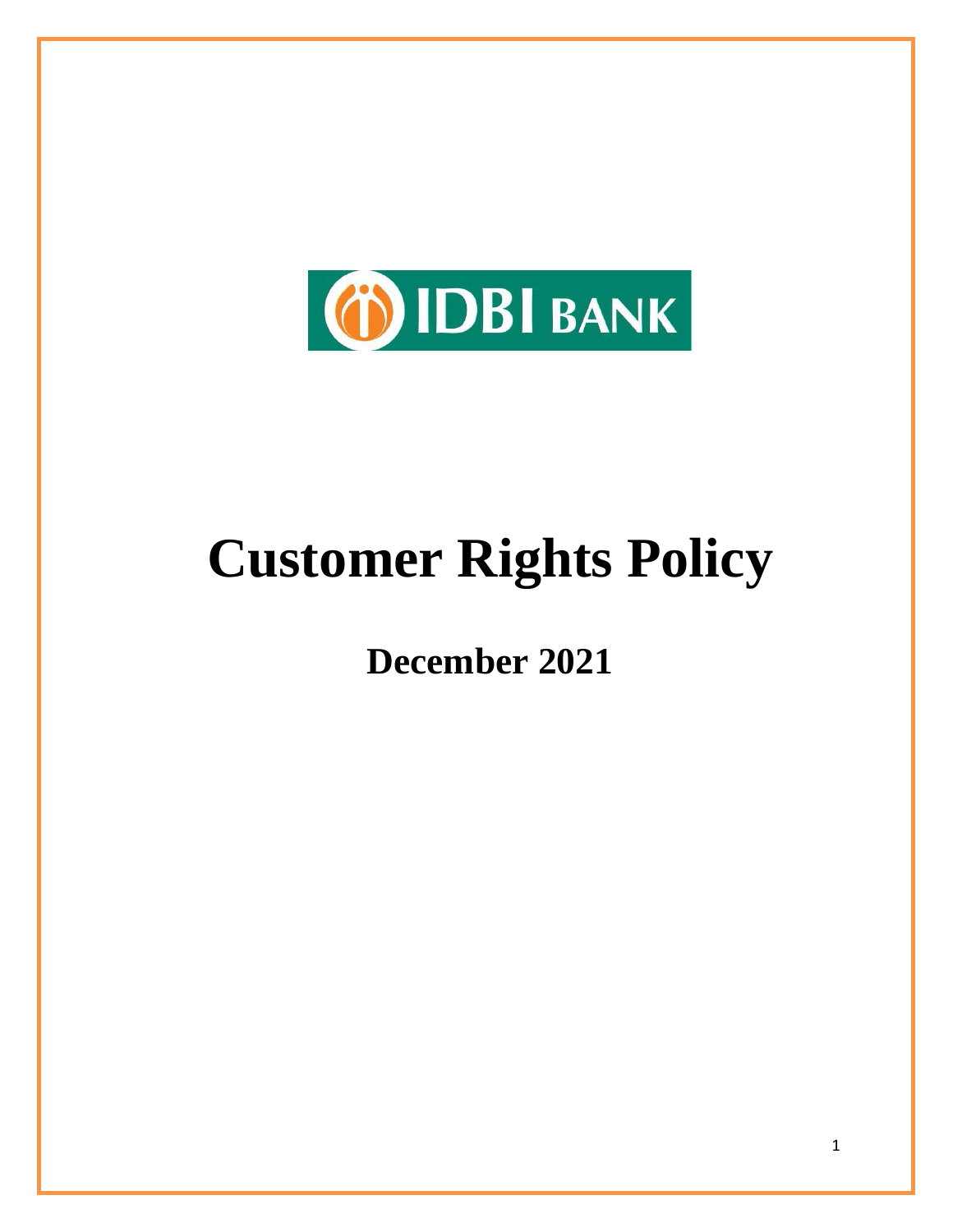#### **Background**

In its first bi-monthly Monetary Policy Statement (2014 - 15) announced on April 1, 2014, the Reserve Bank of India (RBI) had stated that consumer protection is an integral aspect of financial inclusion. It had proposed to frame comprehensive consumer protection regulations, based on domestic experience and global best practices. As a sequel to this, RBI released a 'Charter of Customer Rights' on December 03, 2014, which enshrines broad and overarching principles for protection of bank customers and enunciates the five basic rights of bank customers, viz. (i) Right to Fair Treatment, (ii) Right to Transparency, Fair and Honest Dealing, (iii) Right to Suitability, (iv) Right to Privacy and (v) Right to Grievance Redress and Compensation. The RBI advised the Indian Banks' Association (IBA) and the Banking Codes and Standards Board of India (BCSBI) to formulate a "Model Customer Rights Policy" encapsulating the principles enshrined in the Charter which would help the member banks to prepare their own Board approved policy on Customer Rights.

This Policy is based on IBA's Model Customer Rights Policy.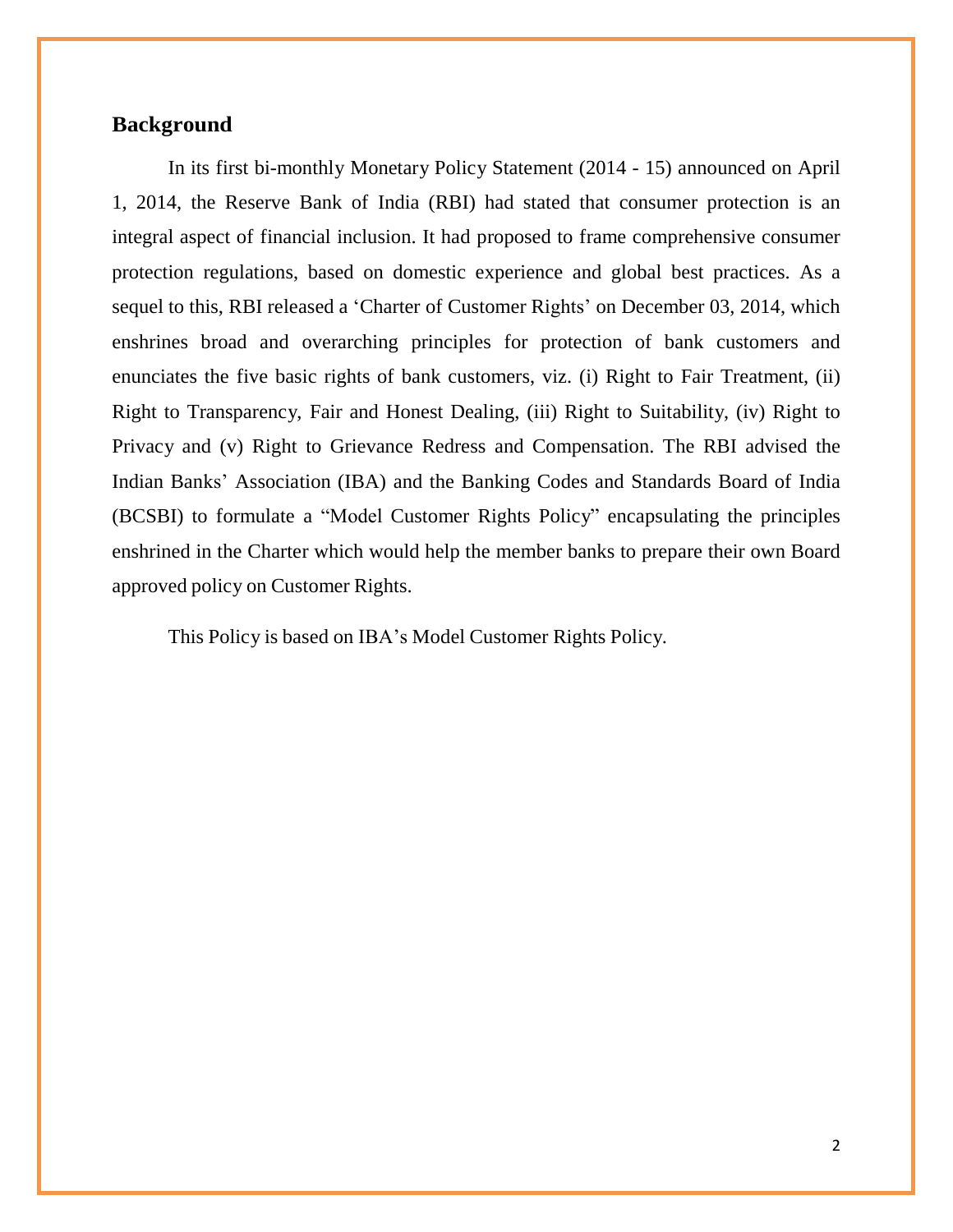# **Index**

| <u>Para</u><br><b>No.</b> | <b>Particulars</b>                                 | Page No.       |
|---------------------------|----------------------------------------------------|----------------|
| 1                         | Introduction                                       | $\overline{4}$ |
| 2                         | Objectives                                         | 5              |
| 3                         | Scope                                              | 5              |
| $\overline{4}$            | <b>Right to Fair Treatment</b>                     | 6              |
| 5                         | Right to Transparency, Fair and Honest Dealing     | 7              |
| 6                         | <b>Right to Suitability</b>                        | 10             |
| 7                         | <b>Right to Privacy</b>                            | 11             |
| 8                         | <b>Right to Grievance Redress and Compensation</b> | 12             |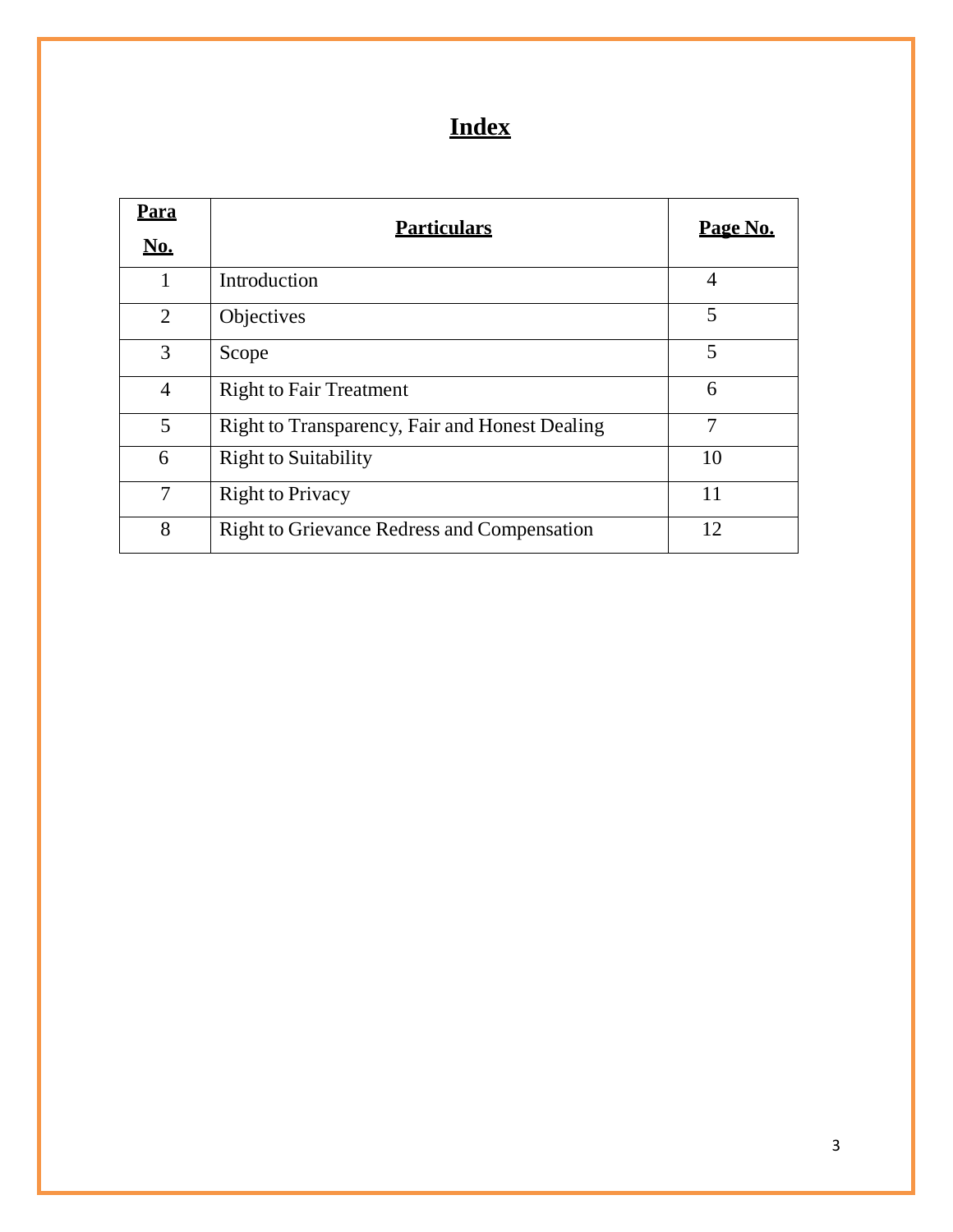## **1 Introduction**

- **1.1** IDBI Bank is one of the leading banks in the country, which deploys state - of – the - art technology to provide world-class service to customers. The Vision Statement of the Bank is "To be the most preferred and trusted bank enhancing value for all stakeholders".
- **1.2** As customers are the biggest stakeholders for the Bank, the Vision Statement truly reflects the commitment of the Bank to enhance value to the customers.
- **1.3** The Mission Statement of the Bank, inter alia incorporates the following:

**a.** Delighting customers with excellent service and comprehensive suite of best-in class financial solutions;

**b.** Continuing to act in an ethical, transparent and responsible manner, becoming the role model for corporate governance;

**c.** Deploying world class technology, systems and processes to improve business efficiency and exceed customer's expectations;

- **1.4** Thus, the Bank acknowledges that the customer is the core constituent of the Bank and every action of the Bank should be aimed at Customer Delight.
- **1.5** The Bank understands that one of the important requirements for customer delight is to have ethical and transparent policy in all its dealings. Customer protection also forms an integral part of Customer Delight.
- **1.6** Reserve Bank of India (RBI) has directed all the banks to put in place a Board approved policy on 'Customer Rights'.
- **1.7** Towards this end, the Bank has formulated, a 'Customer Rights Policy' which enshrines five basic rights of the customers of the Bank. It spells out the rights of the customer and also the responsibilities of the Bank.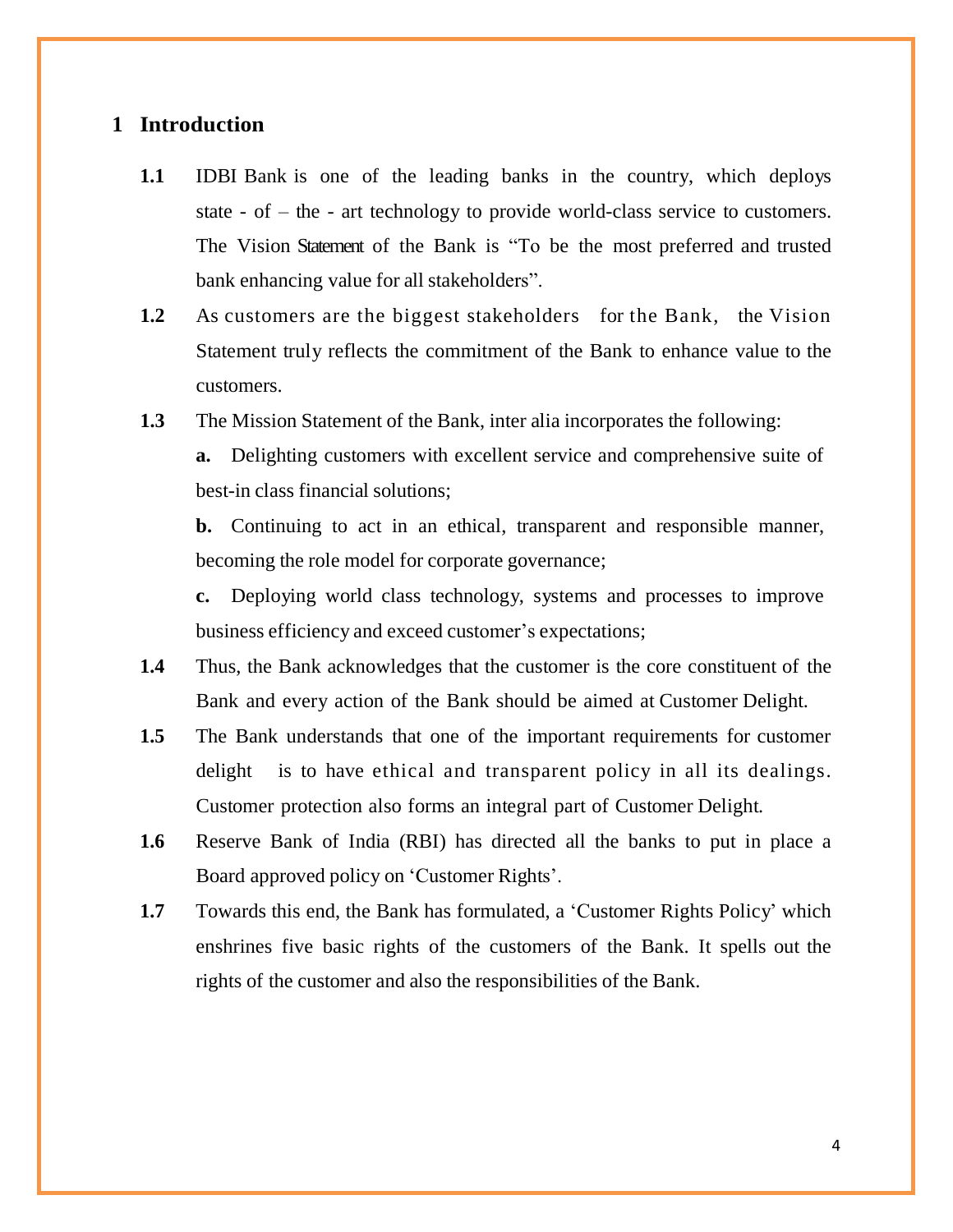# **2 Objectives**

- **2.1** To lay down a Policy Framework for abiding by RBI guidelines on 'Charter of Customer Rights'.
- **2.2** To enable the Customer to know before or during a relationship, his/ her rights and responsibilities in his/ her dealings with the Bank.
- **2.3** To ensure that the staff at all levels in the Bank are aware of the policy of the Bank in this regard, so that dealings with the Customers are uniform across geography & types of customers and are based on transparent standards/procedures
- **2.4** To educate customers about their rights.

## **3 Scope**

- **3.1** The Policy applies to all products and services offered by the Bank or its agents, whether provided across the counter, over phone, by post, through interactive electronic devices, on internet or by any other method.
- **3.2** This policy is applicable across all branches / business segments of the Bank, and is to be read in conjunction with related operational guidelines issued from time to time.
- **3.3** This policy is applicable across all branches / business and customer segments of the Bank, and is to be read in tandem/auto-correlated with the changes/modifications that may be advised by RBI and / or by any regulator and / or by the Bank from time to time.
- **3.4** The Policy may be reviewed on annual basis.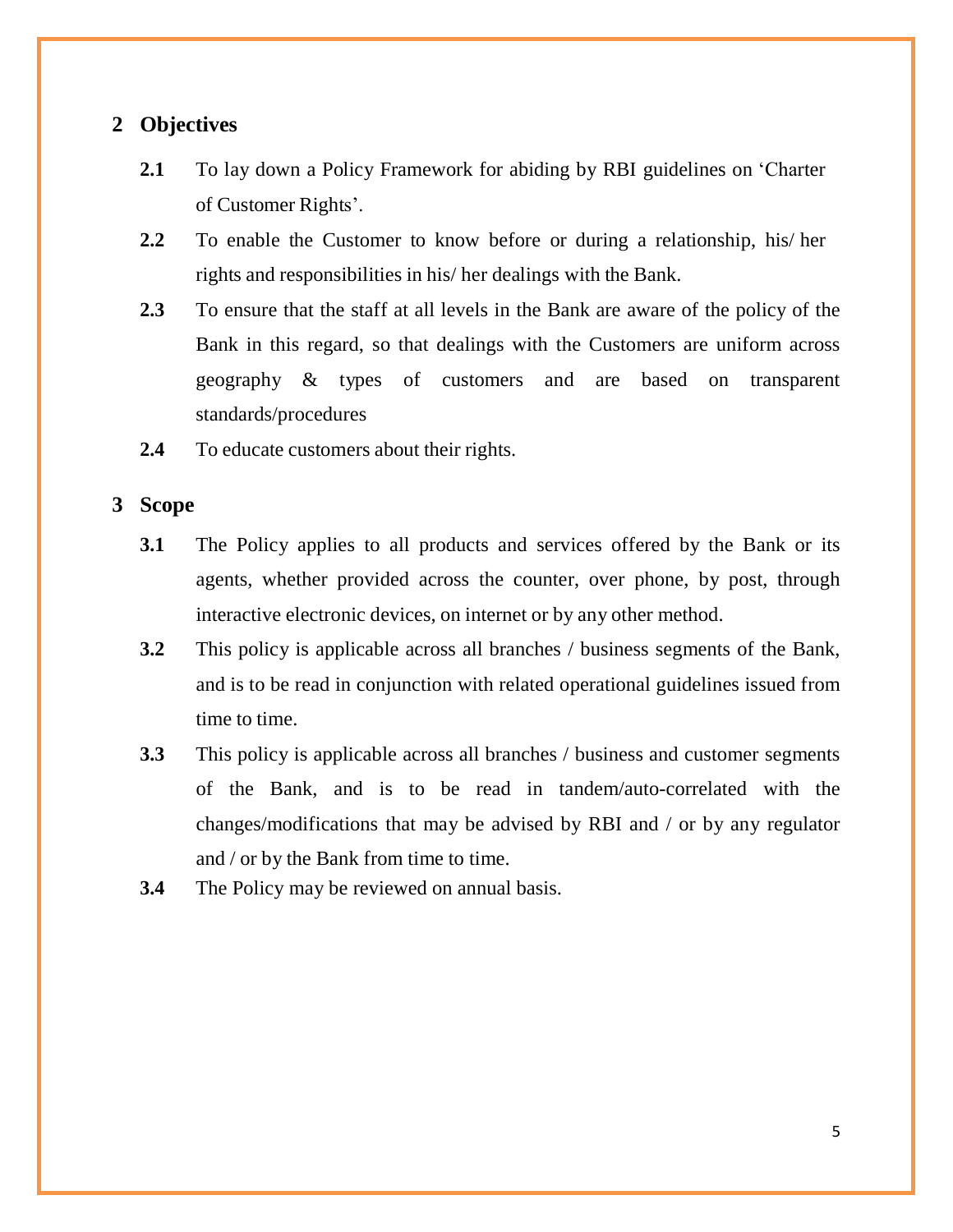# **4 Right to Fair Treatment**

- **4.1** Both the customer and the Bank have a right to be treated with courtesy. The customer should not be unfairly discriminated against, on grounds such as gender, age, religion, caste and physical ability when offering and delivering financial products.
- **4.2** In pursuance of the above Right, the Bank will –
- **(i)** Promote good and fair banking practices by setting minimum standards in all dealings with the customers;
- **(ii)** Promote a fair and equitable relationship between the Bank and the customer;
- **(iii)** Train Bank staff attending to the customers adequately and appropriately;
- **(iv)** Ensure that staff members attend to customers and their business promptly and courteously;
- **(v)** Treat all customers fairly and not discriminate against any customer on grounds such as gender, age, religion, caste, literacy, economic status, physical ability, etc. Bank may, however, have special schemes or products, which are specifically designed for members of a target market group or may use defensible, commercially acceptable economic rationale for customer differentiation. Bank may also have schemes or products as part of an affirmative action such as for women or backward classes. Such schemes / products will not tantamount to unfair discrimination. The rationale for such special schemes or terms will be explained by the Bank wherever required;
- **(vi)** Ensure that the above principle is applied while offering all products and services;
- **(vii)** Ensure that the products and services offered are in accordance with relevant laws and regulations;
- **4.3** While it shall be the endeavor of the Bank to provide customers with hasslefree and fair treatment, the Bank would expect all the customers to behave courteously and honestly in their dealings with the Bank.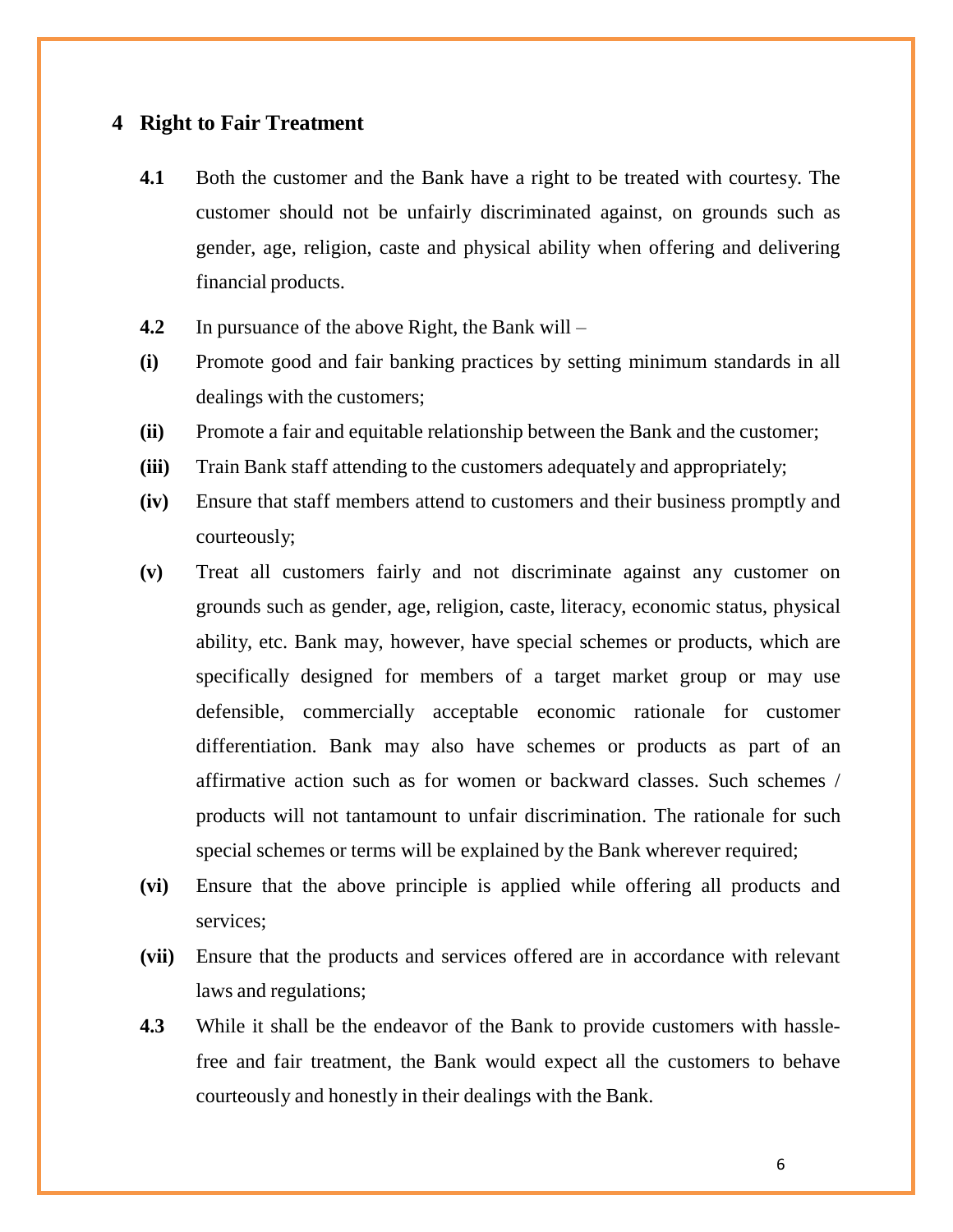**4.4** It shall be the Bank's endeavor to encourage the customers to approach the Bank's internal grievance redressal machinery for resolution of grievances. The customer can approach alternate fora after exhausting all the remedies available under the Bank's internal grievance redressal mechanism.

# **5 Right to Transparency, Fair and Honest Dealing**

- **5.1** The Bank would make every effort to ensure that the contracts or agreements it frames are transparent, easily understood by and well communicated to the common person. The product's price, the associated risks, the terms and conditions that govern use over the product's life cycle and the responsibilities of the customer and financial service provider, would be clearly disclosed. The customer should not be subject to unfair business or marketing practices, coercive contractual terms or misleading representations. Over the course of their relationship, the Bank cannot threaten the customer with physical harm, exert undue influence, or engage in blatant harassment.
- **5.2** In pursuance of the above Right, the Bank will –

**(i)** Ensure complete transparency so that the customer can have a better understanding of what he or she can reasonably / fairly expect from the Bank;

**(ii)** Ensure that the Bank's dealings with the customer rest on ethical principles of equity, integrity and transparency;

**(iii)** Provide customers with clear information about its products and services, terms and conditions, interest rates and service charges in simple and easily understandable language, and with sufficient information so that the customer could be reasonably expected to make an appropriate and informed choice of product;

**(iv)** Ensure that all terms and conditions are fair and set out the respective rights, liabilities and obligations clearly and as far as possible in plain and simple language;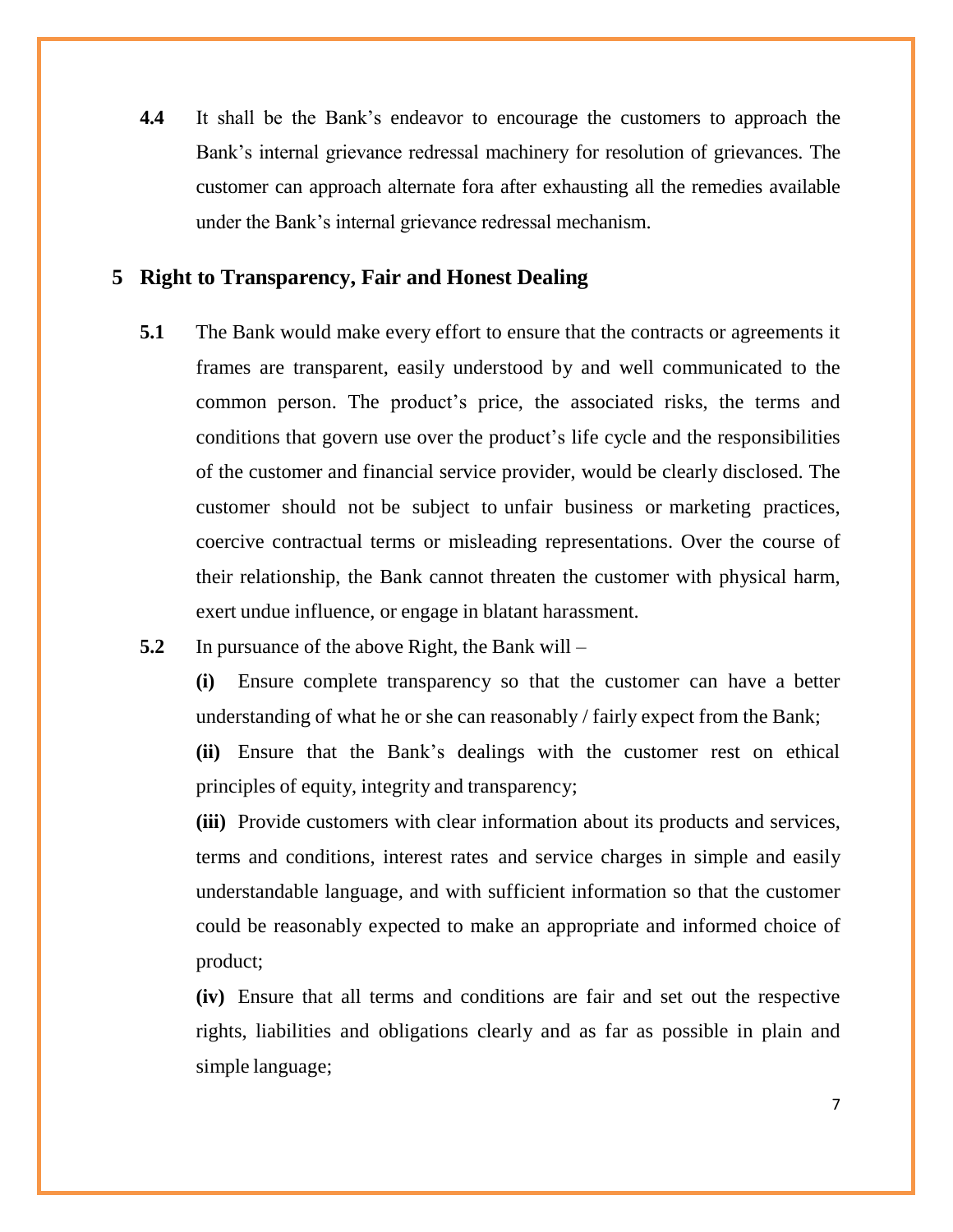**(v)** Make known the key risks associated with the product as well as any features that may especially disadvantage the customer to him/ her. The most Important Terms and Conditions (MITC) associated with the product or service will be clearly brought to the notice of the customer while offering the product. In general, it will be ensured that such terms will not inhibit a customer's future choice.

**(vi)** Provide information on interest rates, fees and charges, through various modes which inter alia should include Notice Board in the branches, website, etc., and, where appropriate, the customer will be informed directly;

**(vii)** Display the tariff Schedule on the website and a copy thereof will be made available at every branch for the customer's perusal. The Bank will also display a notice in the branches about the availability of the Tariff Schedule at the branch;

**(viii)**Give details, in the Tariff Schedule, of all charges, if any, applicable to the products and services chosen by customer;

**(ix)** Inform the customer of any change in the terms and conditions through any effective and feasible mode viz. letter, Statement of Account ,SMS, Email, Banks website, etc. at least one month prior to the revised terms and conditions becoming effective;

**(x)** Ensure that such changes are made only with prospective effect after giving notice of one month. If the Bank has made any change without giving such notice which is favorable to the customer, it will notify the change within 30 days of such change. If the change is adverse to the customer, prior notice of minimum 30 days will be provided and the customer will be provided options, to close the account or switch to any other eligible account without having to pay the revised charge or interest within 60 days of such notice;

**(xi)** Provide information about the penalties leviable in case of nonobservance / breach of any of the terms and conditions governing the product / services chosen by the customer;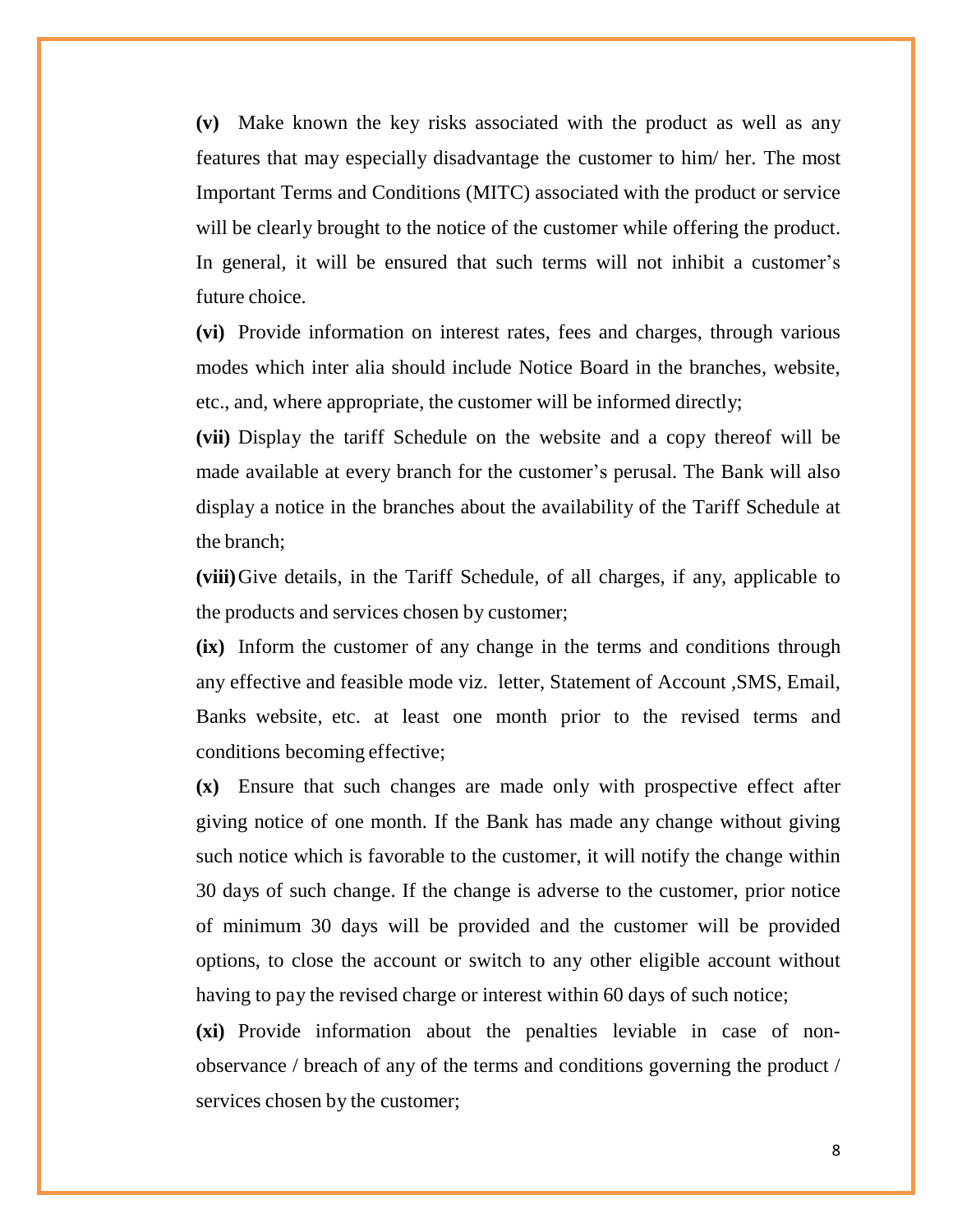**(xii)** Display on public domain the Banks' Policies on Deposits, Cheque Collection, Grievance Redressal, Compensation, Door-Step Banking for Senior Citizens and Differently-abled Persons, Un-authorised Electronic Banking Transactions Policy and Collection of Dues and Security Repossession;

**(xiii)**Make every effort to ensure that staff dealing in a particular product are properly trained to provide relevant information to customers fully, correctly and honestly;

**(xiv)** Ensure to communicate to the applicant within a reasonable time- period as decided by the Bank about the acceptance / non- acceptance of applications submitted for availing a product / service and convey in writing the reasons for not accepting / declining the application. Such period will be notified in the Bank's website and also in the application of the particular product or service.

**(xv)** Communicate unambiguously with advance notice of at least 30 days the information about –

- **a)** discontinuation of particular products
- **b)** relocation of their offices
- **c)** changes in working hours
- **d)** change in telephone numbers
- **e)** closure of any office or branch

**(xvi)** Also affirm that disclosure of information is an on-going process through the life-cycle of the product / relationship and will be diligently followed by the Bank. Ensure to use all possible channels of communication, including web-site, to ensure that information on all changes are made known to the customer upfront;

**(xvii)** Advice the customer at the time of selling the product of the rights and obligations embedded in law and/or banking regulation, including the need to report any critical incidents that the customers suspect, discover or encounter.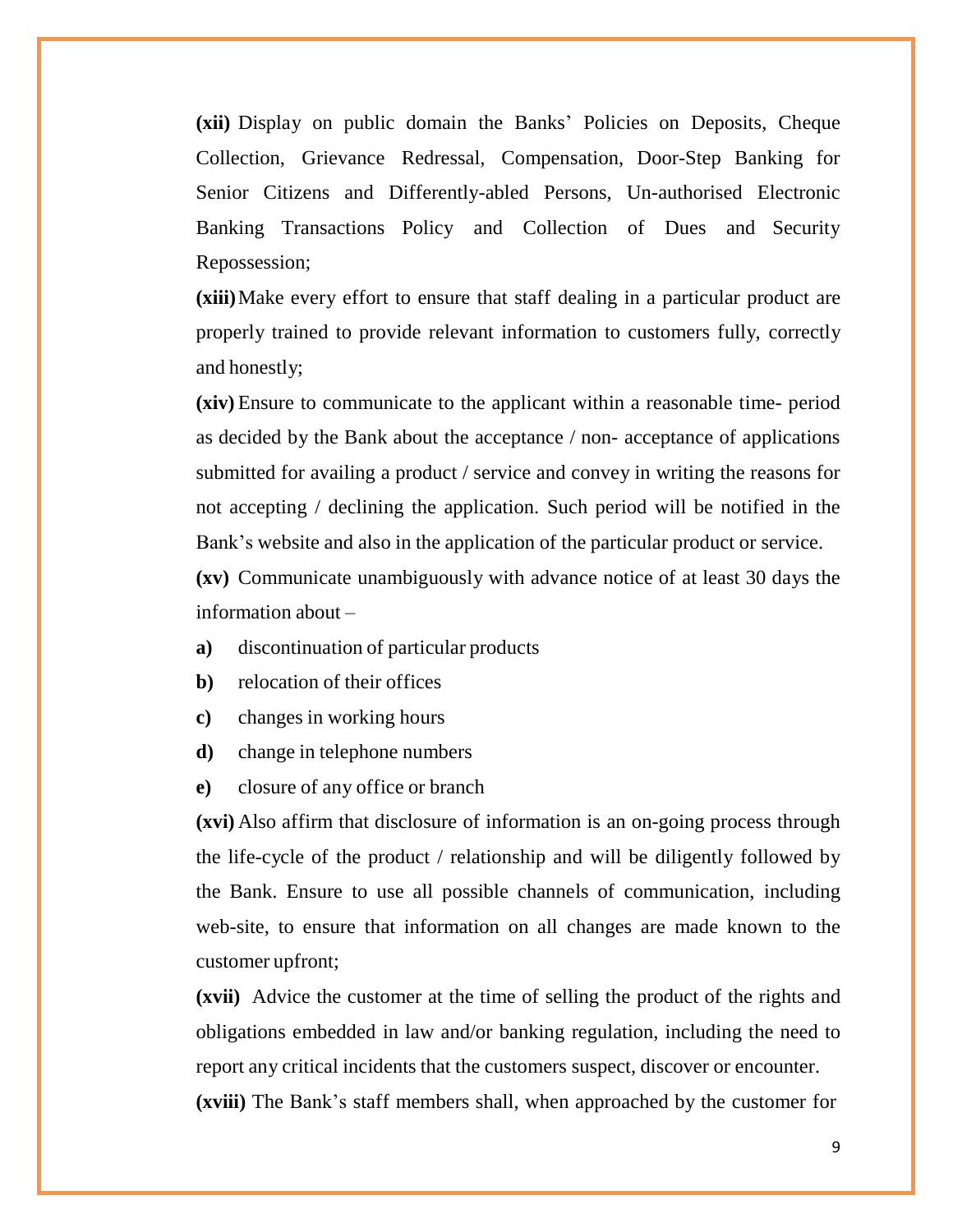availing a product or service, provide all relevant information related to the product / service and also endeavor to provide direction to informational resources on similar products available in the market with a view to enable the customer to make an informed decision;

**(xix)** Not terminate a customer relationship without giving reasonable or contractual prior notice to the customer;

**(xx)** Assist the customer in all available ways for managing his/her account, financial relationship by providing regular inputs in the Bank's realms, such as account statements/passbooks, alerts, timely information about the product's performance, term deposits maturity etc.;

**(xxi)** Ensure that all marketing and promotional material is clear and not misleading;

**(xxii)** Not threaten the customer with physical harm, exert influence or engage in behavior that would reasonably be construed as unwarranted harassment. Ensure adherence only to the normal appropriate business practices.

**(xxiii)** Ensure that the fees and charges on products/services and its structure are not unreasonable to the customer

#### **6 Right to Suitability**

- **6.1** The products offered should be appropriate to the needs of the customer and based on an assessment of the customer's financial circumstances and understanding.
- **6.2** In pursuance of the above Right, the Bank will –

**(i)** Ensure that it has a Board approved policy for assessing suitability of products for customers, prior to sale;

**(ii)** Endeavour to make sure that the product or service sold or offered is appropriate to the customer's needs and not inappropriate to the customer's financial standing and understanding based on the assessment made by it. Such assessment will be appropriately documented in its record.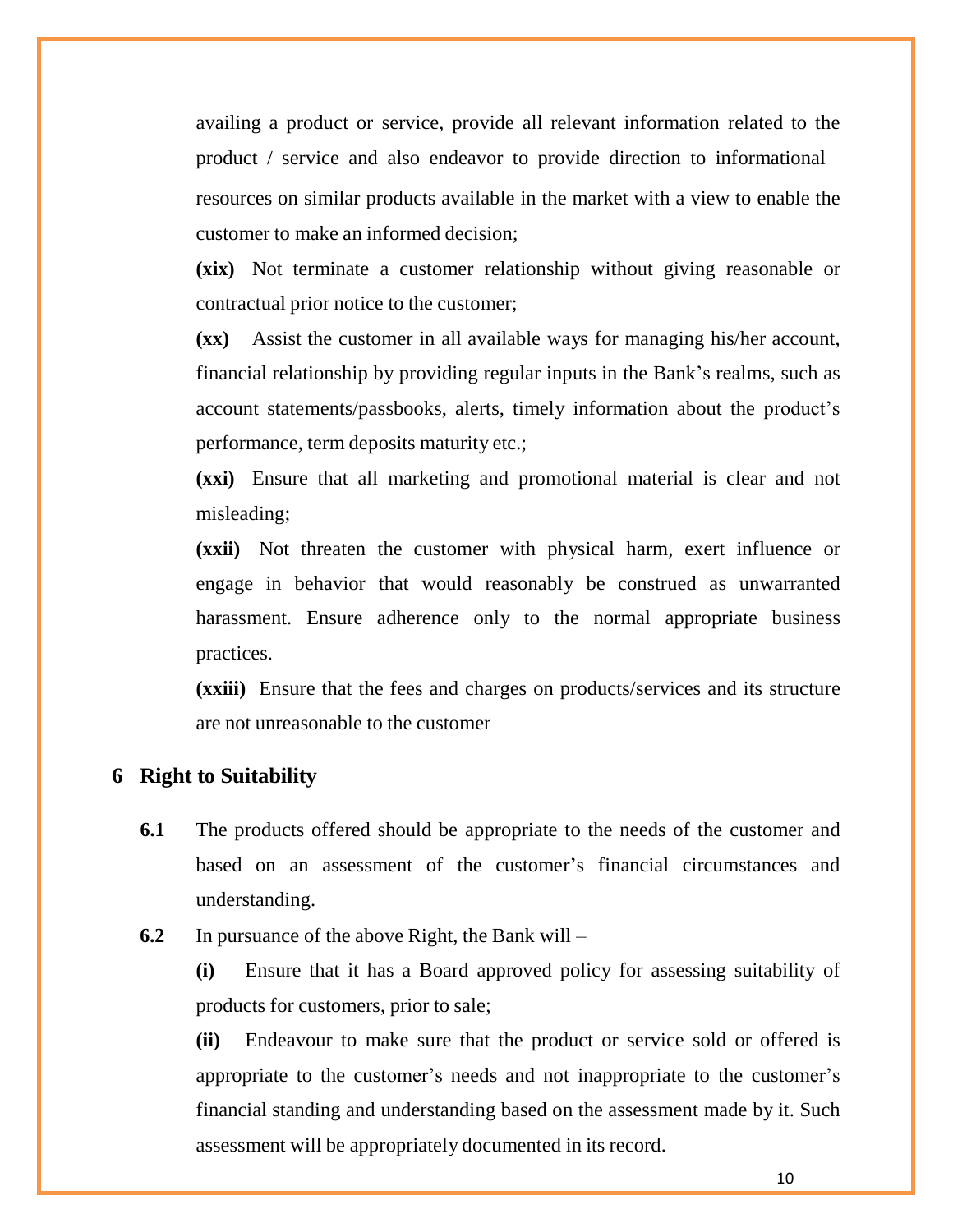**(iii)** Sell third-party products only if it is authorized to do so, after putting in place a Board approved policy for marketing and distributing third party financial products.

**(iv)** Not compel a customer to subscribe to any third-party products as a quid-pro-quo for any service availed from the Bank.

**(v)** Ensure that the products being sold or service being offered, including third-party products, are in accordance with extant rules and regulation.

**(vi)** Inform the customer about his responsibility to promptly and honestly provide all relevant and reasonable information that is sought by the Bank to enable it to determine the suitability of the product to the customer.

## **7 Right to Privacy**

- **7.1** Customers' personal information should be kept confidential unless they have offered specific consent to the financial services provider or such information is required to be provided under the law or is provided for a mandated business purpose (for example, to credit information companies). The customer should be informed upfront about likely mandated business purposes. Customers have the right to protection from all kinds of communications, electronic or otherwise, which infringe upon their privacy.
- **7.2** In pursuance of the above Right, the Bank will –

**(i)** Treat customer's personal information as private and confidential (even when the customer is no longer banking with us), and, as a general rule, not disclose such information to any other individual/institutions including its subsidiaries / associates, tie-up institutions etc. for any purpose unless:

- **a)** The customer has authorized such disclosure explicitly in writing;
- **b**) Disclosure is compelled by law / regulation;
- **c)** Bank has a duty to the public to disclose i.e. in public interest;
- **d)** Bank has to protect its interests through disclosure;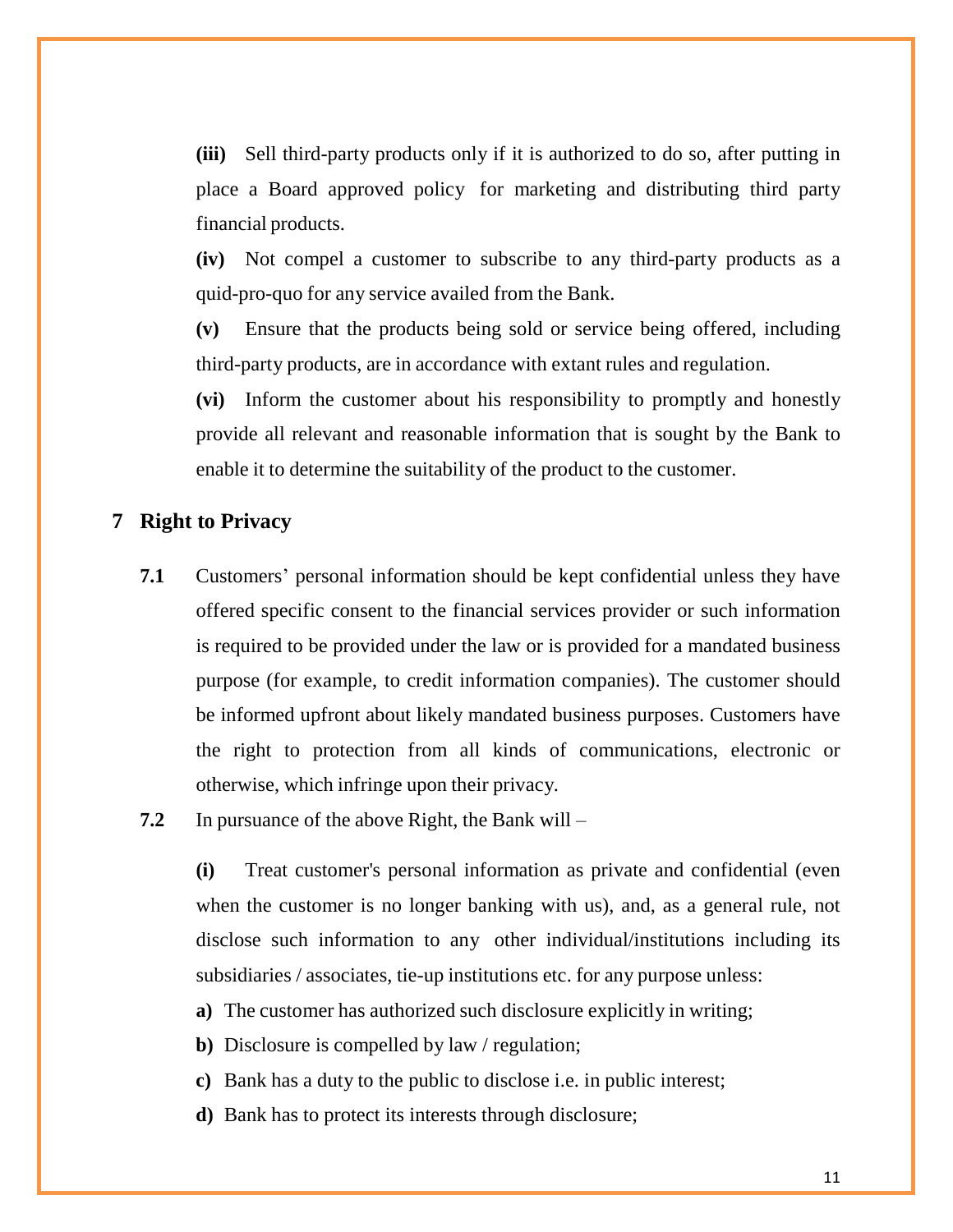**e)** It is for a regulatory mandated business purpose such as disclosure of default to credit information companies or debt collection agencies.

**(ii)** Ensure such likely mandated disclosures be communicated immediately to the customer in writing.

**(iii)** Shall not use or share customer's personal information for marketing purpose, unless the customer has specifically authorized it;

**(iv)** Shall adhere to Telecom Commercial Communications Customer Preference Regulations, 2010 (National Customer Preference Registry) issued by Telecom Regulatory Authority of India, while communicating with customers.

#### **8 Right to Grievance Redress and Compensation**

**8.1** The customer has a right to hold the Bank accountable for the products offered and to have a clear and easy way to have any valid grievances redressed. The Bank must also facilitate redressal of grievances stemming from its sale of third party products. The Bank would communicate its policy for compensating mistakes, lapses in conduct, as well as non-performance or delays in performance, whether caused by the Bank or otherwise. The policy must lay out the rights and duties of the customer when such events occur.

#### **8.2** In pursuance of the above Right, the Bank will –

- **(i)** deal sympathetically and expeditiously with all things that go wrong;
- **(ii)** correct mistakes promptly;
- **(iii)** cancel any charge that has been applied wrongly and by mistake;

**(iv)** Compensate the customer for any direct financial loss that might have been incurred by the customer due to its lapses.

#### **8.3** The Bank will also –

**(i)** Place in public domain its Customer Grievance Redressal Policy, including the grievance redressal procedure available for the customer;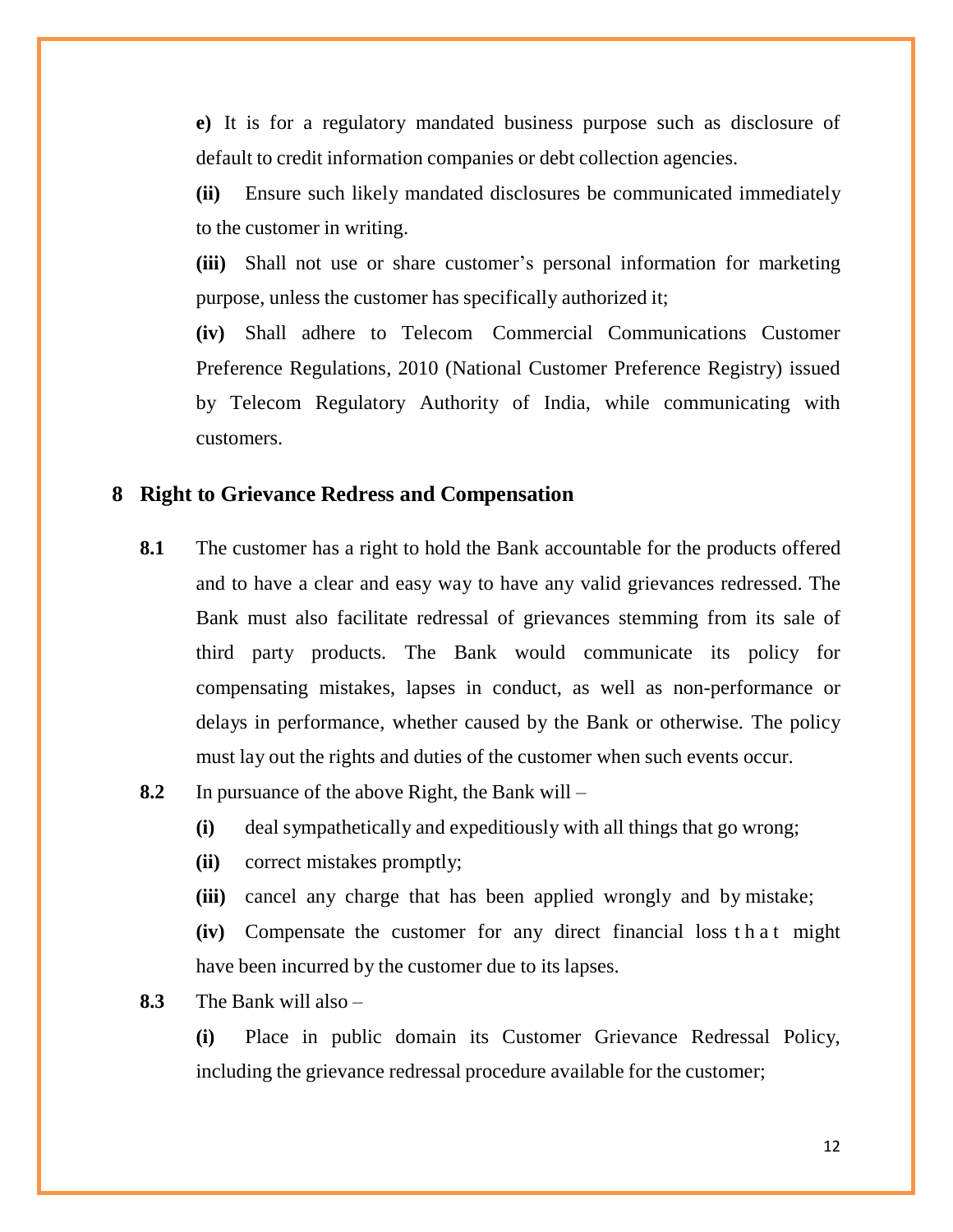**(ii)** Place in public domain its customer Grievance Redressal Policy for delays/ lapses in conducting/ settling customer transactions within the stipulated time and in accordance with the agreed terms of contract;

**(iii)** Ensure to have a robust and responsive grievance redressal procedure and clearly indicate the grievance resolution authority who shall be approached by the customer;

**(iv)** Make grievance redressal mechanism easily accessible to customers;

**(v)** Advise the customer about how to make a complaint, to whom such a complaint is to be made, when to expect a reply and what to do if the customer is not satisfied with the outcome;

**(vi)** Display name, address and contact details of the Grievance Redressal Authority / Nodal Officer. The time limit for resolution of complaints will be clearly displayed / accessible at all service delivery locations;

**(vii)** Inform the complainant of the option to escalate his complaint to the Banking Ombudsman if the complaint is not redressed within the pre-set time;

**(viii)** Place in public domain information about Banking Ombudsman Scheme;

**(ix)** Display at customer contact points the name and contact details of the Banking Ombudsman under whose jurisdiction the Bank's branch falls.

**8.4** Further, the Bank will-

**(i)** Acknowledge all formal complaints (including complaints lodged through electronic means) within three working days and work towards resolving it within a reasonable period, not exceeding 30 days (including the time for escalation and examination of the complaint by the highest ranking internal official responsible for grievance redressal). The 30-day period will be reckoned after all the necessary information sought from the customer is received. However, complaints relating to Point of Sales (POS)/ Card not Present (CNP) transactions and aggregator related complaints, will be dealt with, within the period prescribed, including pre-arbitration claims, as per the guidelines of the respective aggregator.